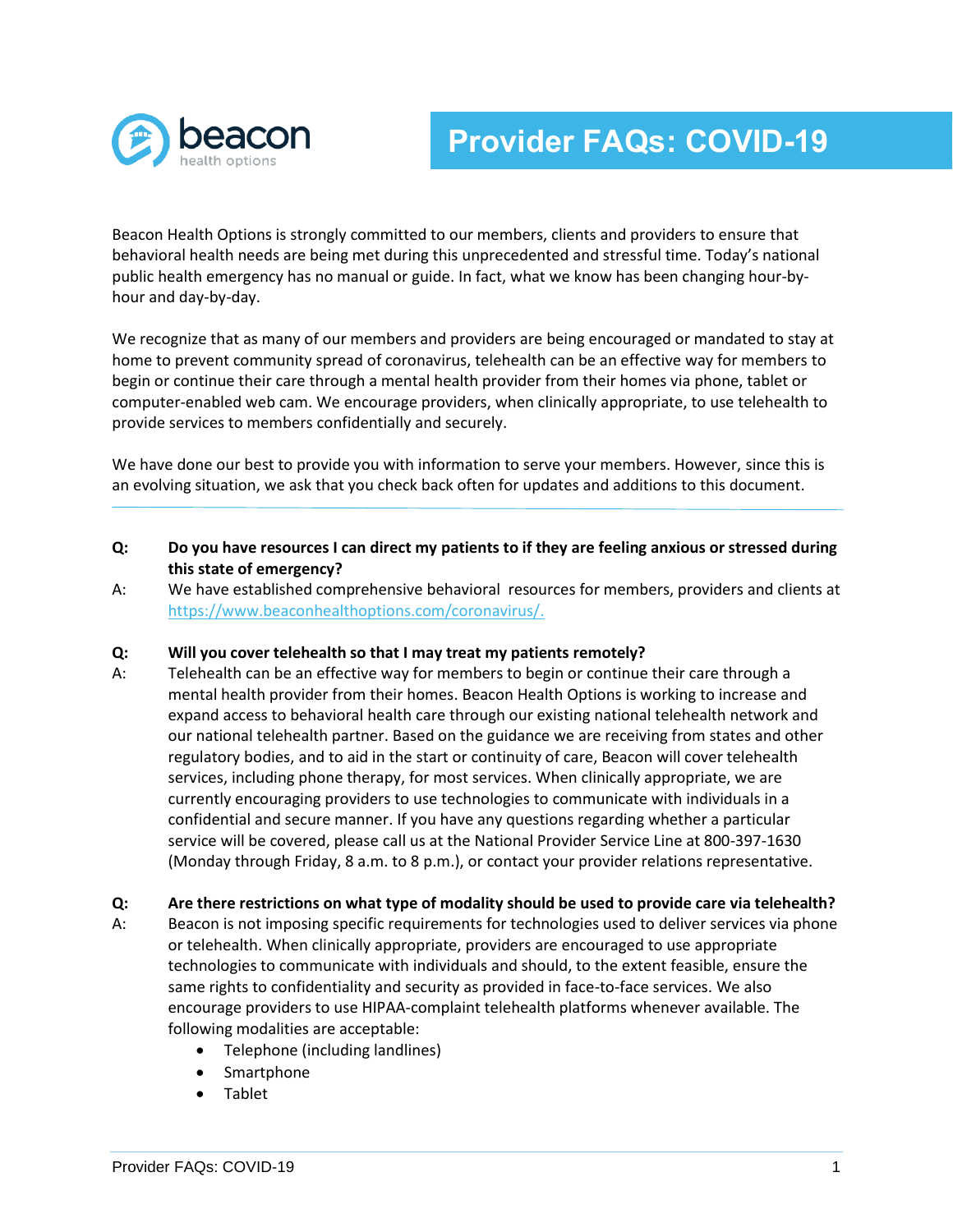

# **Provider FAQs: COVID-19**

- Laptop
- Computer

## **Q: Is a telehealth attestation required?**

A: Beacon has waived the use of a telehealth attestation until further notice.

#### **Q: Do I need any changes to my contract to provide services via telehealth?**

A: Beacon will not require any contractual changes or amendments to cover telehealth.

## **Q: Have you waived member cost sharing for telehealth services?**

A: During this time of public health emergency, in order to begin or ensure access to care for our members we will waive cost sharing for routine outpatient telehealth services.

## **Q: Will Beacon Health Options have a dedicated line for providers related to COVID-19?**

A: Providers with questions are encouraged to contact the National Provider Service Line: 800-397- 1630 (Monday through Friday, 8 a.m. to 8 p.m.) or contact your provider relations representative.

## **Q: Can you provide details on how to code for claims related to telehealth and COVID-19?**

A: Providers should continue to bill as they always have, using the same codes and modifiers, unless the federal government or states have issues individual billing guidance.

For providers looking to begin telephonic or telehealth care, please refer to your provider contract, call the National Provider Service Line at 800-397-1630 (Monday through Friday, 8 a.m. to 8 p.m.), or contact your provider relations representative. Additional billing guidance will be provided on our website if there are specific codes or changes to your normal billing practice.

#### **Q: Will you add new code modifiers?**

A: In order to accommodate this temporary expansion of services via telehealth, we are updating our operational systems to accept claims with telehealth modifiers and places of service on procedure codes that would not traditionally be accompanied by such modifier.

#### **Q: Will you reimburse all mental health providers for telehealth services?**

A: At this time, Beacon is not expanding the type of providers covered under a particular benefit plan. However, within current benefit plans, Beacon is permitting all otherwise eligible provider types to provide services within their scope of practice via telehealth.

#### **Q: Are these telehealth waivers for established or new patients?**

A: These temporary telehealth waivers are for established and new patients.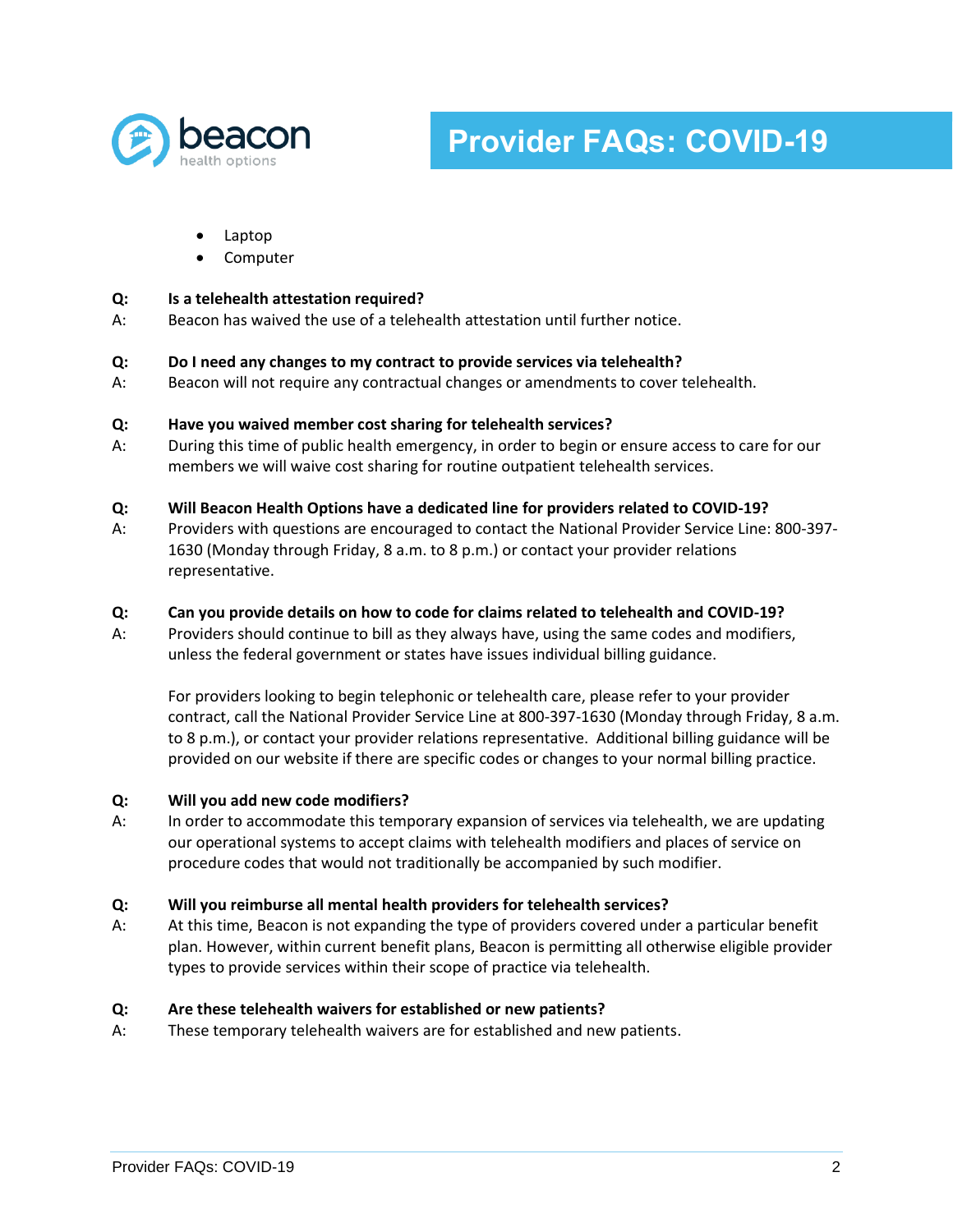

## **Q: What modality of care is included in the telehealth waiver?**

A: Beacon will cover telehealth (including phone therapy) for most types of services. Please remember that some services are not appropriate for phone only, including ABA, psych testing, IOP and PHP.

## **Q: How are you ensuring privacy when using telehealth?**

A: The Department of Health and Human Services' Office for Civil Rights (OCR) announced it will not impose penalties for noncompliance with HIPAA regulations against providers leveraging non-public facing telehealth platforms that may not comply with the privacy rule during the COVID-19 pandemic. As part of OCR's communication, it was stated that covered healthcare providers can use any non-public facing remote, audio or video communication product available to provide telehealth and communicate to patients during the public health emergency. Specifically, OCR explained that providers may use any popular applications that allow for video chats, which includes Apple FaceTime, Facebook Messenger video chat, Google Hangouts video, or Skype, to provide telehealth services without risk that OCR will impose a penalty for HIPAA noncompliance. Facebook Live, Twitch, TikTok, and other similar *public*-facing video communication applications should not be used under the telehealth provision by covered providers. OCR's guidance can be found at [https://www.hhs.gov/hipaa/for](https://www.hhs.gov/hipaa/for-professionals/special-topics/emergency-preparedness/notification-enforcement-discretion-telehealth/index.html)[professionals/special-topics/emergency-preparedness/notification-enforcement-discretion](https://www.hhs.gov/hipaa/for-professionals/special-topics/emergency-preparedness/notification-enforcement-discretion-telehealth/index.html)[telehealth/index.html.](https://www.hhs.gov/hipaa/for-professionals/special-topics/emergency-preparedness/notification-enforcement-discretion-telehealth/index.html)

## **Q: Will you lift the Medicare restriction on originating sites for telehealth?**

A: CMS made policy changes on a temporary basis under the 1135 waiver authority and Coronavirus Preparedness and Response Supplemental Appropriations Act. Under this new waiver, CMS temporarily removed the "eligible originating site" requirement and Medicare can pay for office, hospital, and other visits furnished via telehealth across the country and including in patient's places of residence starting March 6, 2020.

#### **Q: Can I use text or email to provide care to provide telehealth to my patients?**

A: At this time the use of text and email to provide care is not an acceptable means for providing telehealth services.

#### **Q: Will my rate of payment remain the same?**

A: Unless there is an existing telehealth fee schedule embedded into provider contract, rates of payment for services delivered via telehealth will be the same as rates of payment for services delivered via traditional in-person methods.

#### **Q: When do these guidelines go into effect and when do they end?**

A: These temporary policy waivers are retroactive to March 6, 2020. The waiver period will end the earlier of 90 days from the announcement of the national emergency or when the national emergency order is rescinded or when Beacon advises of a change.